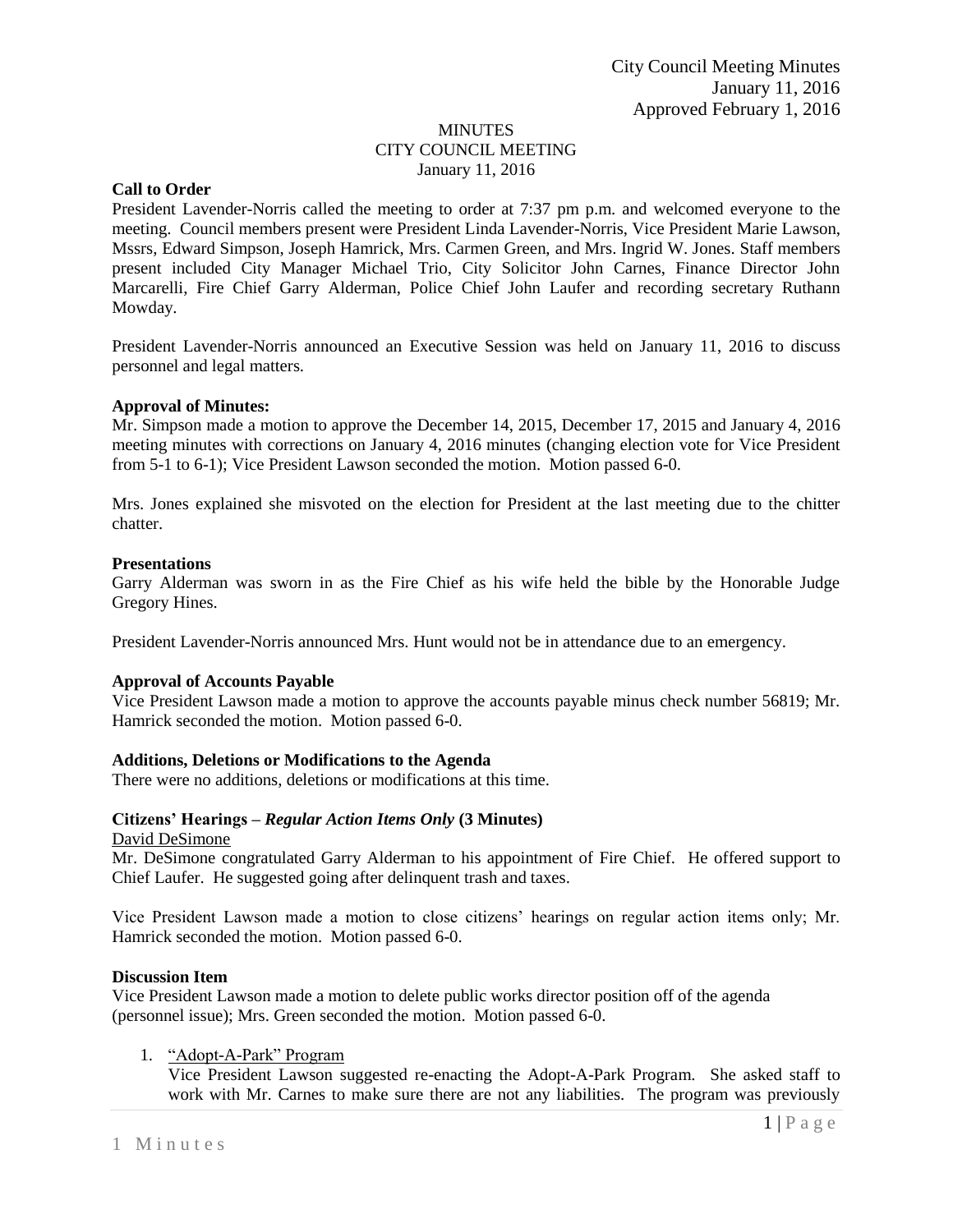developed and asked for a list of the previous parties and what park they adopted. She announced the City has more volunteer groups coming in to the City.

2. Discuss Administration increases

Mr. Trio explained the percentage increases for all the employees by contracts or approved by City Council.

3. Discuss receipts and disbursements for Coatesville Celebration in 2014 and 2015

Mr. Marcarelli provide Council with a breakdown of the expenses and revenues that were received by the City for the event. President Lavender-Norris explained they will have to ask Mrs. Hunt for information of what came in 2015. Vice President Lawson explained there will be a Carnival in 2016 with no cost to the City in 2016. The City can resell the Centennial shirts with the winning logo on them. The year was not put on the shirts in 2015.

4. Discuss delinquent years for collection of Solid Waste fees

Mr. Marcarelli provided a balance by year summary. Portnoff has reviewed property transfers and gleaned those that transferred beyond the statute of limitations. He asked for a review and determination as to how far back the City wants to pursue delinquent solid waste fees. Property owners will receive a notice advising them of their balance due. Attached to the notice will be a schedule off legal fees that Portnoff will potential assess against the property, if the property owner fails to respond to the notice. The recipients of the notice will be given a thirty day grace period to make payment arrangements. Property owners with large balances are permitted to enter into payment agreements. After the grace period, Portnoff Law Associates will proceed with legal action on the unresolved accounts. Council agreed from 2009 to present for the delinquencies. Council asked for the press release and information to be fine-tuned.

# **Regular Action Items**

1. Receive and consider reappointment to the Authorities, Boards, Commissions and Committees. Jack Burkholder to the Redevelopment Authority for the term 2016-2020; Stephen Cane to the Planning Commission for the term 2016-2018; Jeffrey Deacon to the Historical Commission for the term 2016-2018; John Ross to the Historical Commission for the term 2016-2018; Paul Trizonis to the Historical Commission for the term 2016-2018 and Darrell Williams to the Reserve Trust Fund for the term 2016-2017.

Mrs. Green made a motion to approve the reappointments to the Authorities, Boards, Commissions and Committees. Jack Burkholder to the Redevelopment Authority for the term 2016-2020; Stephen Cane to the Planning Commission for the term 2016-2018; Jeffrey Deacon to the Historical Commission for the term 2016-2018; John Ross to the Historical Commission for the term 2016-2018; Paul Trizonis to the Historical Commission for the term 2016-2018; Mr. Simpson seconded the motion. Motion passed 6-0.

Mr. Williams was not present to be reappointed the Reserve Trust Fund Commission.

RDA Vice Chairman Burkholder promised the RDA will be exciting this year. Several developers are interested in the Flats, DEPG hope to be on ground the Fall of 2016, Streetcapes, Train Station. He thanked council for their confidence.

Mr. Ross thanked the City for their assistance on the Centennial. He invited everyone to an exhibit at Gordon. There will be incredible historical stories coming out of it.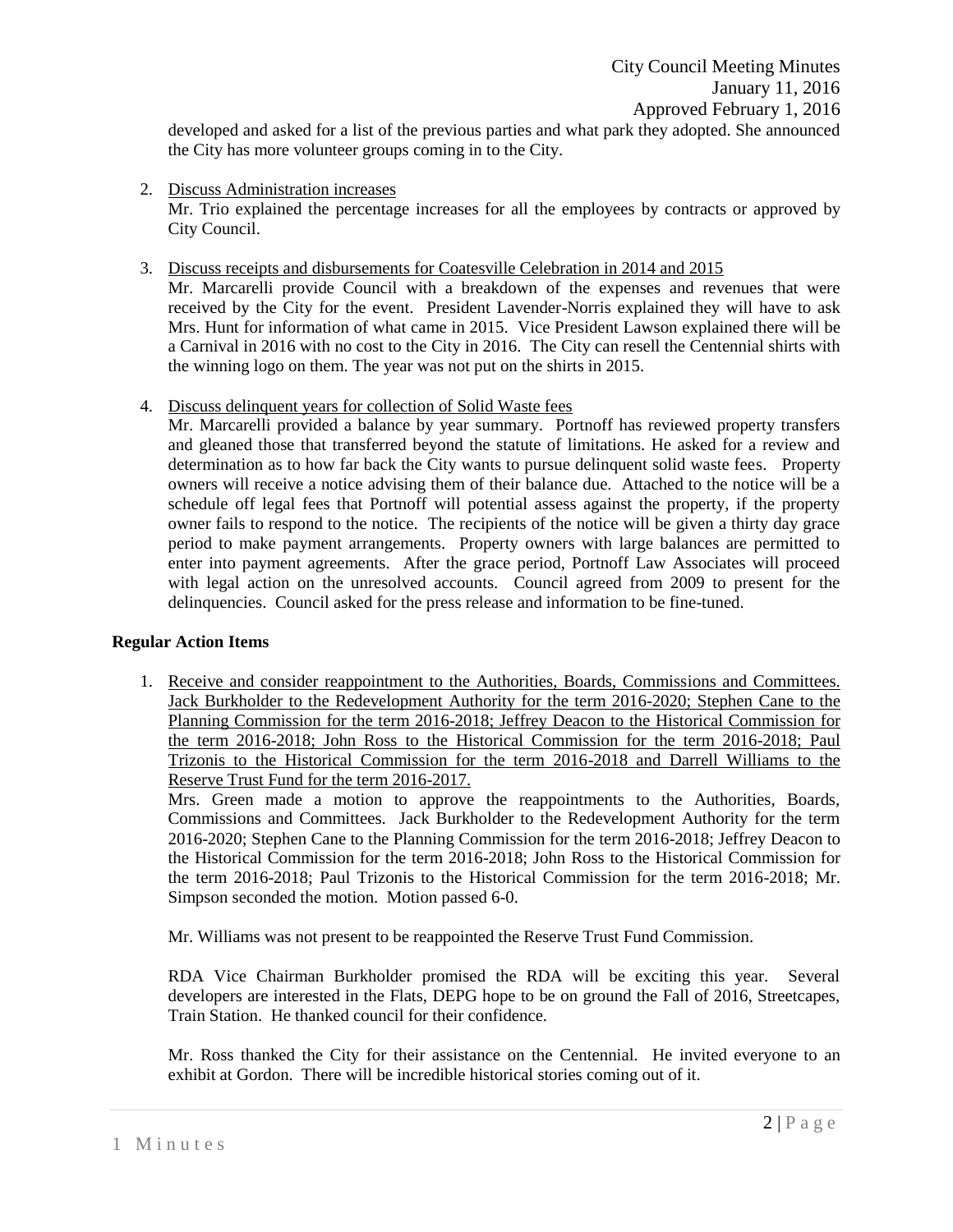2. Receive and consider Police Chief contract

Mr. Hamrick made a motion to approve extending the Police Chief contract for Chief Laufer for three years; Vice President Lawson seconded the motion. Motion passed 6-0.

Chief Laufer expressed his gratitude for him and the Police Department. The department is moving in the right direction. Excited about the things coming in 2016.

- 3. Receive and consider Martin Luther King, Jr. Day Proclamation Mr. Simpson made a motion to approve the Martin Luther King Day Proclamation; Mr. Hamrick seconded the motion. Motion passed 6-0.
- 4. Receive and consider bank depositories Vice President Lawson made a motion to approve the bank depositories; Mrs. Green seconded the motion. Motion passed 6-0.
- 5. Receive and consider appointment of members to the Western Chester County Council of Governments

Mr. Simpson made a motion to appoint Joseph Hamrick as the City's representative to the Western Chester County Council of Governments; President Lavender-Norris seconded the motion. Motion passed 6-0.

Mr. Hamrick made a motion to appoint Edward Simpson as the City's alternate representative to the Western Chester County Council of Governments; President Lavender-Norris seconded the motion. Motion passed 6-0.

# **Solicitors Report**

Mr. Carnes announced he has worked on various matter involving litigation and assisted the City in its interpretation of codes, rules and regulations.

# **City Manager's Report**

Mr. Trio announced the City is working under the 2016 adopted budget. The City and the RDA are working with Mr. DePetris on their development process. PennDot will be presenting an update at the next City Council meeting. Mr. Trio and Council President Lavender-Norris have been assisting CAPP with the hiring of an Economic Project Coordinator. The Planning Commission is active but inactive. A new District Court initiative is to add another floor to the City Hall building. In the process of reevaluating Codes Department and fees. St. Cecelia's has withdrawn their Zoning Application.

# **Citizens' Hearings –** *Non-Agenda Items Only* **(3 Minutes)**

# David DeSimone

Mr. DeSimone congratulated Chief Laufer on his 3 year contract. The City is on the right track for delinquent fees. Private Haulers have city totes on their property.

# Paul Evans

Mr. Evans congratulated the President and Vice President for being reelected and the Police Chief 3 year contract. He requested to review all third party schedules for the Codes Department. He would like to fly banners over Lincoln Highway "Coatesville, Open for Business".

# Joe Leofsky